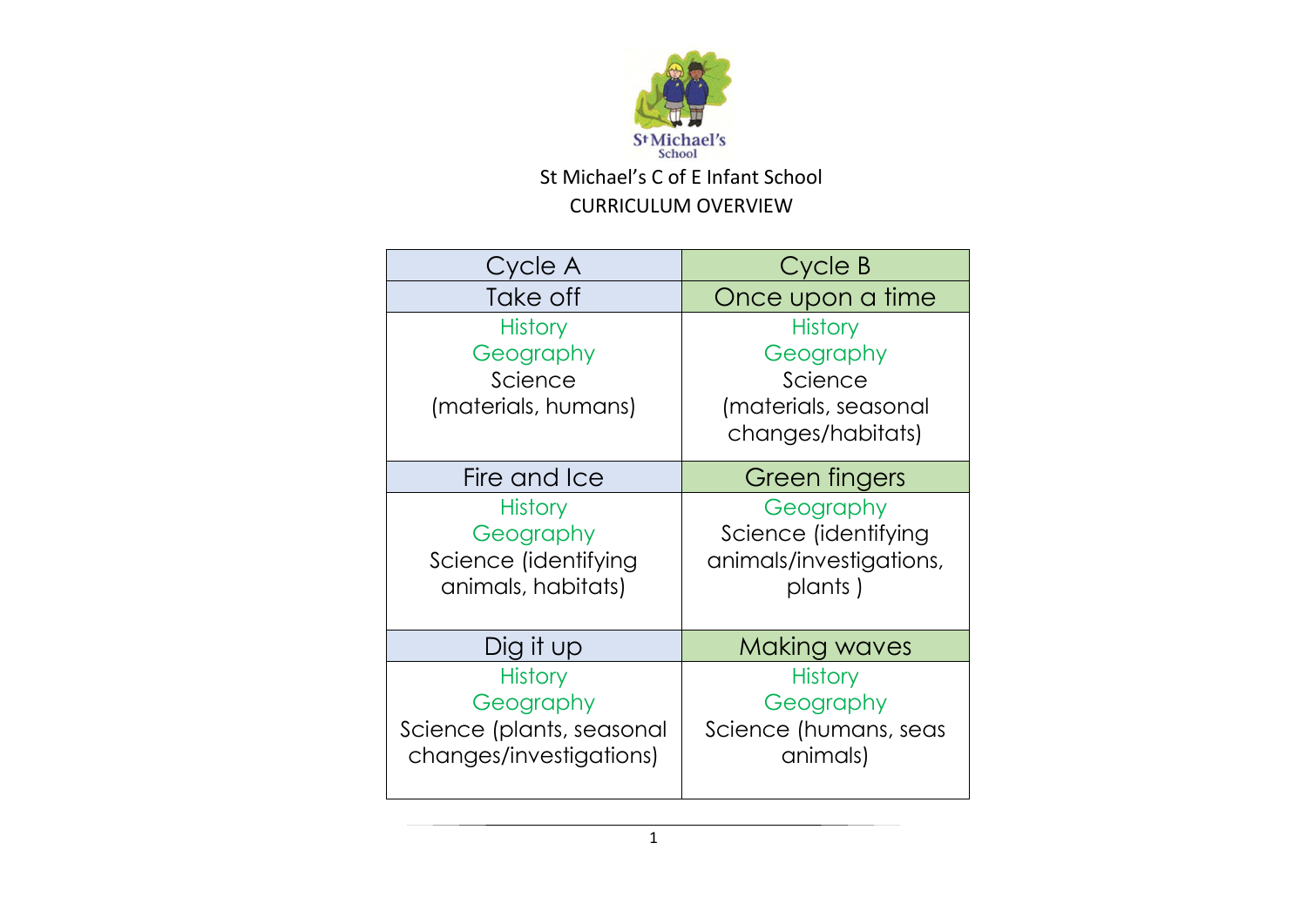## **Geography**

| <b>National Curriculum</b>                                                                                                                                                                                                                       |                         | Cycle A                 |                         | Cycle B                 |                         |                         |
|--------------------------------------------------------------------------------------------------------------------------------------------------------------------------------------------------------------------------------------------------|-------------------------|-------------------------|-------------------------|-------------------------|-------------------------|-------------------------|
| descriptors                                                                                                                                                                                                                                      | Take off                | Fire and Ice            | Dig it up               | Once upon a<br>time     | <b>Green fingers</b>    | <b>Making waves</b>     |
|                                                                                                                                                                                                                                                  | <b>Enquiry question</b> | <b>Enquiry question</b> | <b>Enquiry question</b> | <b>Enquiry question</b> | <b>Enquiry question</b> | <b>Enquiry question</b> |
| <b>Locational knowledge</b><br>A name and locate the world's seven continents<br>and five oceans                                                                                                                                                 |                         |                         |                         |                         |                         |                         |
| * name, locate and identify<br>characteristics of the four countries and capital<br>cities of the United Kingdom and its surrounding<br>seas                                                                                                     |                         |                         |                         |                         |                         |                         |
| <b>Place knowledge</b><br>* understand geographical similarities and<br>differences through studying the human and<br>physical geography of a small area of the United<br>Kingdom, and of a small area in a contrasting non-<br>European country |                         |                         |                         |                         |                         |                         |
| <b>Human and physical geography</b><br>* identify seasonal and daily weather patterns in<br>the United Kingdom and the location of hot and<br>cold areas of the world in relation to the Equator<br>and the North and South Poles                |                         |                         |                         |                         |                         |                         |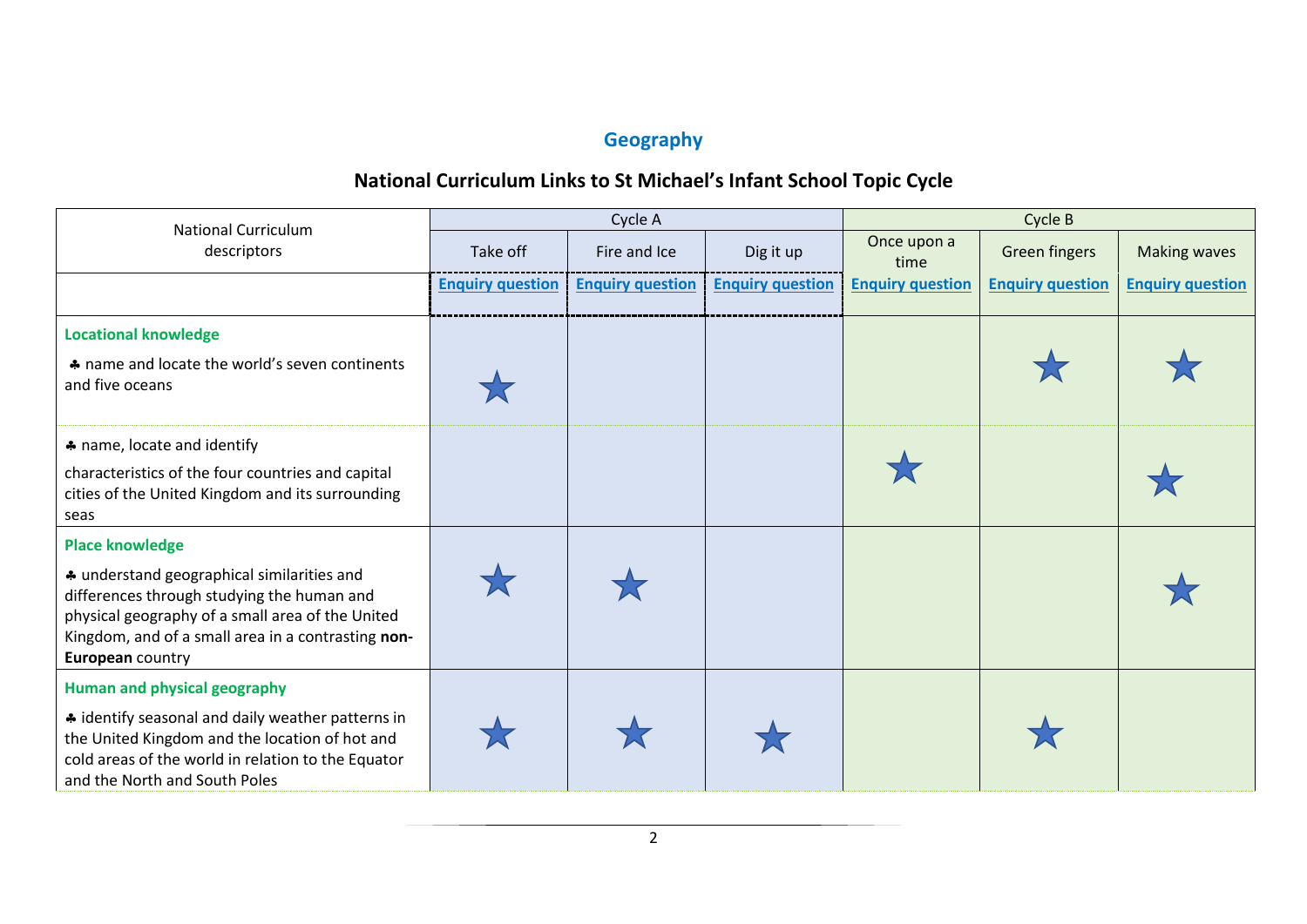| <b>National Curriculum</b>                                                                                                                                                                                              | Cycle A                   |                                                              |                                      | Cycle B                 |                                                              |                                    |  |
|-------------------------------------------------------------------------------------------------------------------------------------------------------------------------------------------------------------------------|---------------------------|--------------------------------------------------------------|--------------------------------------|-------------------------|--------------------------------------------------------------|------------------------------------|--|
| descriptors                                                                                                                                                                                                             | Take off                  | Fire and Ice                                                 | Dig it up                            | Once upon a<br>time     | <b>Green fingers</b>                                         | <b>Making waves</b>                |  |
|                                                                                                                                                                                                                         | <b>Enquiry question</b>   | <b>Enquiry question</b>                                      | <b>Enquiry question</b>              | <b>Enquiry question</b> | <b>Enquiry question</b>                                      | <b>Enquiry question</b>            |  |
| § use basic geographical vocabulary to refer to:<br>- key physical features, including: beach, cliff,<br>coast, forest, hill, mountain, sea, ocean, river, soil,<br>valley, vegetation, season and weather              | $\overline{\text{(all)}}$ | cliff, coast,<br>mountain, sea,<br>ocean, season,<br>weather | soil, vegetation,<br>season, weather |                         | forest, hill, river,<br>soil, vegetation,<br>season, weather | Beach, cliff,<br>coast, sea, ocean |  |
| key human features, including:<br>city, town, village, factory, farm, house, office,<br>port, harbour and shop                                                                                                          | (all)                     | port, harbour                                                | Farm, factory,<br>village            |                         | Village, farm                                                |                                    |  |
| <b>Geographical skills and fieldwork</b><br>* use world maps, atlases and globes to identify<br>the United Kingdom and its countries, as well as<br>the countries, continents and oceans studied at<br>this key stage   |                           |                                                              |                                      |                         |                                                              |                                    |  |
| * use simple compass directions (North, South,<br>East and West) and locational and directional<br>language [for example, near and far; left and right],<br>to describe the location of features and routes on a<br>map |                           |                                                              |                                      |                         |                                                              |                                    |  |
| * use aerial photographs and plan perspectives to<br>recognise landmarks and basic human and physical<br>features;<br>devise a simple map;<br>and use and construct basic symbols in a key                              |                           |                                                              |                                      |                         |                                                              |                                    |  |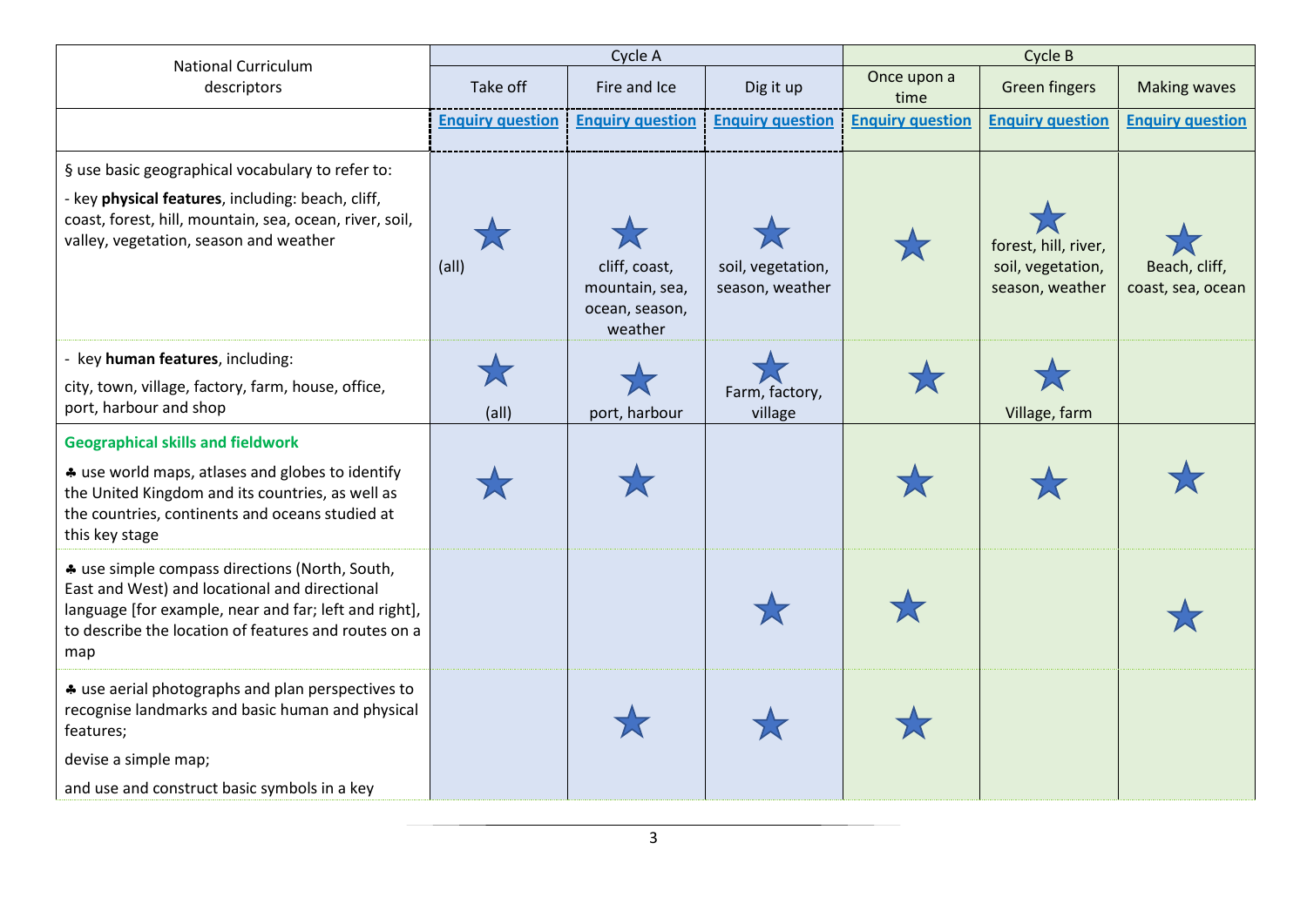| <b>National Curriculum</b>                                                                                                                                                              |          | Cycle A                                                   |           | Cycle B                 |                         |                         |
|-----------------------------------------------------------------------------------------------------------------------------------------------------------------------------------------|----------|-----------------------------------------------------------|-----------|-------------------------|-------------------------|-------------------------|
| descriptors                                                                                                                                                                             | Take off | Fire and Ice                                              | Dig it up | Once upon a<br>time     | <b>Green fingers</b>    | <b>Making waves</b>     |
|                                                                                                                                                                                         |          | <b>Enquiry question</b> Enquiry question Enquiry question |           | <b>Enquiry question</b> | <b>Enquiry question</b> | <b>Enquiry question</b> |
| § use simple fieldwork and observational skills to<br>study the geography of their school and its grounds<br>and the key human and physical features of its<br>surrounding environment. |          |                                                           |           |                         |                         |                         |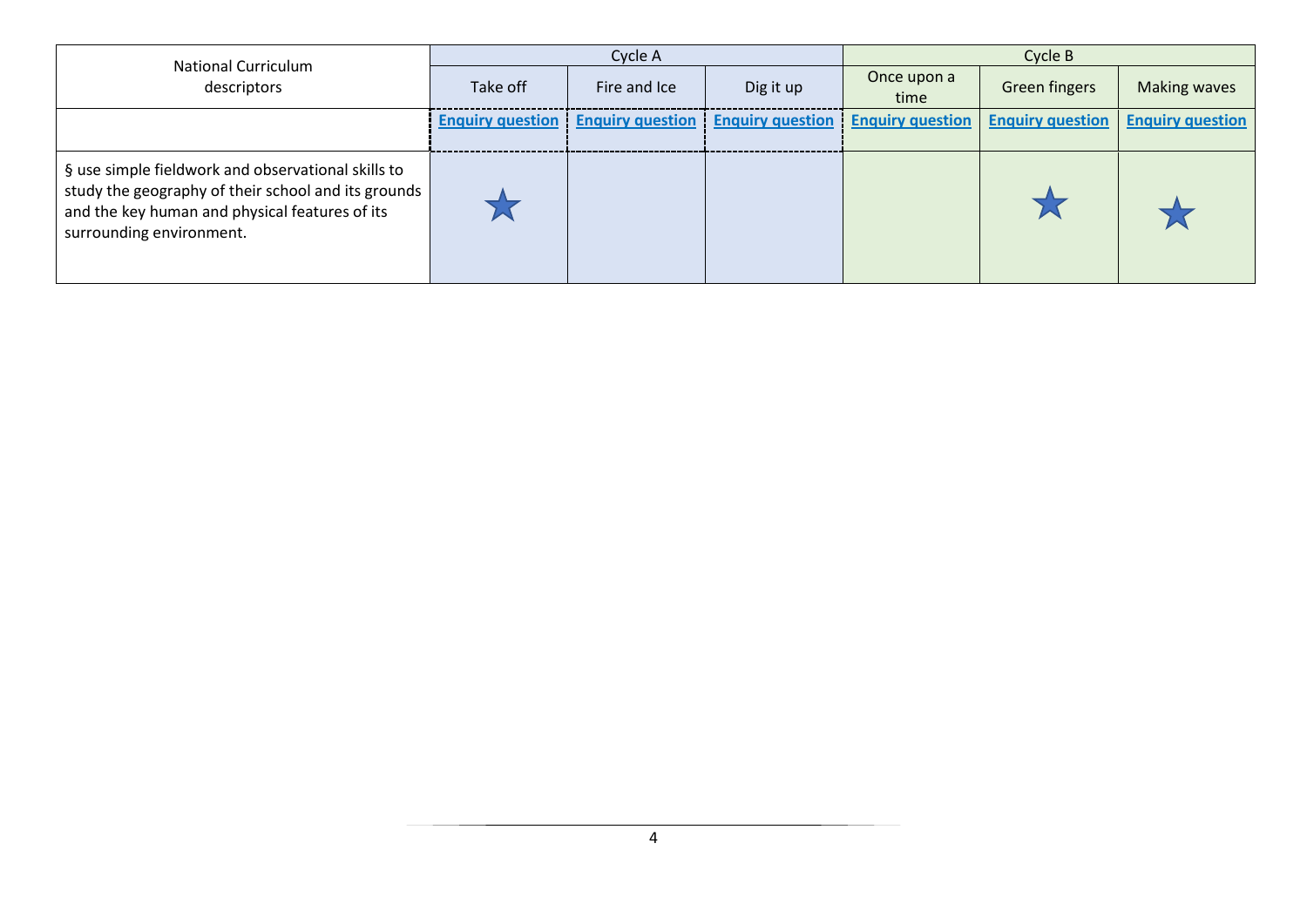## **History**

| <b>National Curriculum</b>                                                                                                                                                                                                                                                                                                                                                                                                                                               |                         | Cycle A                 |                         | Cycle B                 |                         |                         |
|--------------------------------------------------------------------------------------------------------------------------------------------------------------------------------------------------------------------------------------------------------------------------------------------------------------------------------------------------------------------------------------------------------------------------------------------------------------------------|-------------------------|-------------------------|-------------------------|-------------------------|-------------------------|-------------------------|
| descriptors                                                                                                                                                                                                                                                                                                                                                                                                                                                              | Take off                | Fire and Ice            | Dig it up               | Once upon a<br>time     | <b>Green fingers</b>    | <b>Making waves</b>     |
|                                                                                                                                                                                                                                                                                                                                                                                                                                                                          | <b>Enquiry question</b> | <b>Enquiry question</b> | <b>Enquiry question</b> | <b>Enquiry question</b> | <b>Enquiry question</b> | <b>Enquiry question</b> |
| Changes within living memory. Where appropriate,<br>these should be used to reveal aspects of change in<br>national life                                                                                                                                                                                                                                                                                                                                                 |                         |                         |                         |                         |                         |                         |
| Events beyond living memory that are significant<br>nationally or globally (for example, the Great Fire<br>of London, the first aeroplane flight or events<br>commemorated through festivals or anniversaries)                                                                                                                                                                                                                                                           |                         |                         |                         |                         |                         |                         |
| The lives of significant individuals in the past who<br>have contributed to national and international<br>achievements. Some should be used to compare<br>aspects of life in different periods (for example,<br>Elizabeth 1 and Queen Victoria, Christopher<br>Columbus and Neil Armstrong, William Caxton and<br>Tim Berners-Lee, Pieter Bruegel the Elder and LS<br>Lowry, Rosa Parks and Emily Davison, Mary Seacole<br>and/or Florence Nightingale and Edith Cavell) |                         |                         |                         |                         |                         |                         |
| Significant historical events, people and places in<br>their own locality.                                                                                                                                                                                                                                                                                                                                                                                               |                         |                         |                         |                         |                         |                         |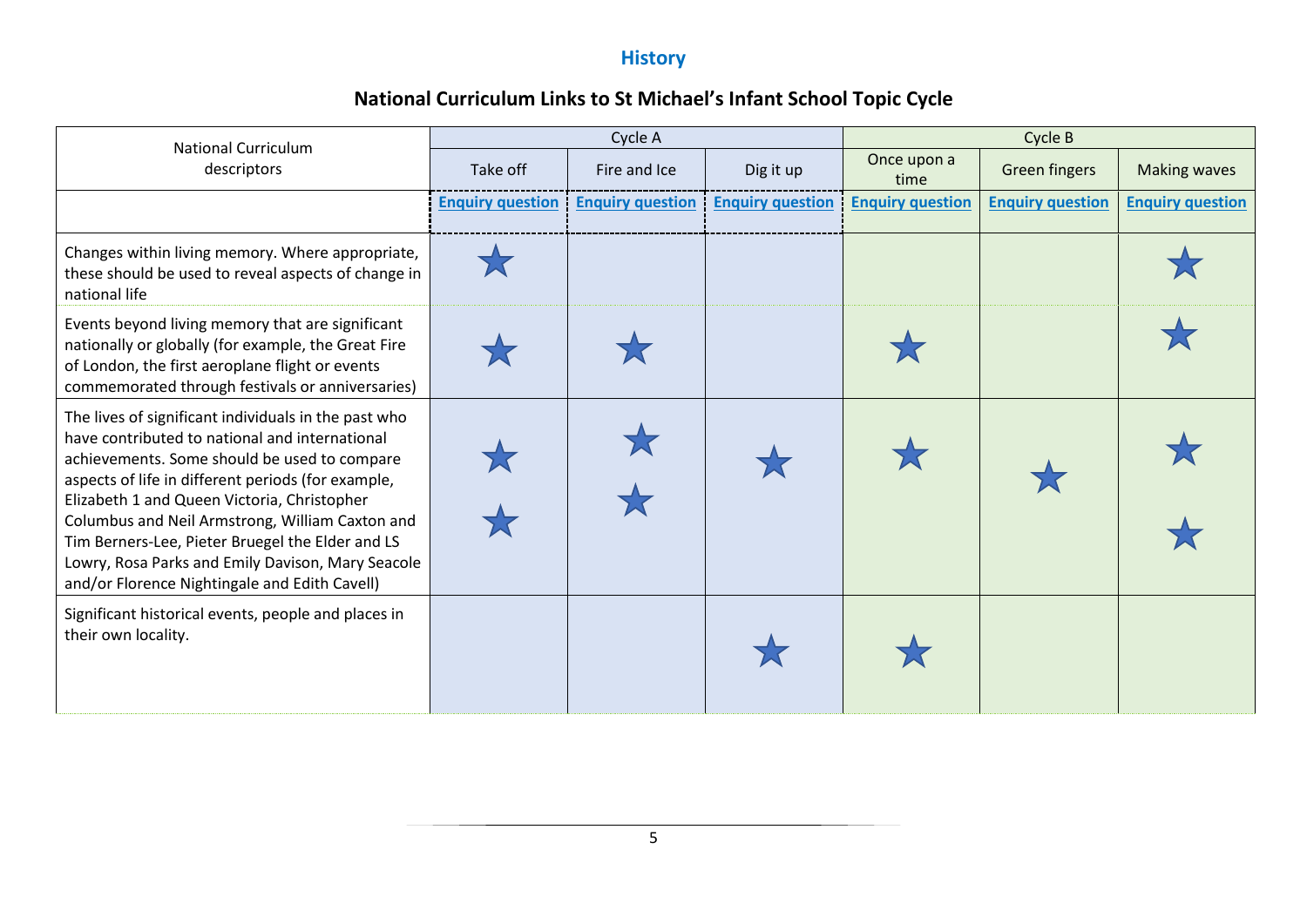### **Science**

| <b>National Curriculum</b>                                                                                                                                                                                                           |                         | Cycle A                    |                            | Cycle B                    |                            |                            |
|--------------------------------------------------------------------------------------------------------------------------------------------------------------------------------------------------------------------------------------|-------------------------|----------------------------|----------------------------|----------------------------|----------------------------|----------------------------|
| descriptors                                                                                                                                                                                                                          | Take off                | Fire and Ice               | Dig it up                  | Once upon a<br>time        | <b>Green fingers</b>       | <b>Making waves</b>        |
|                                                                                                                                                                                                                                      | <b>Enquiry question</b> | <b>Enquiry</b><br>question | <b>Enquiry</b><br>question | <b>Enquiry</b><br>question | <b>Enquiry</b><br>question | <b>Enquiry</b><br>question |
| <b>Plants - Year 1</b>                                                                                                                                                                                                               |                         |                            |                            |                            |                            |                            |
| Identify and name a variety of common<br>$\bullet$<br>wild and garden plants, including<br>deciduous and evergreen trees<br>Identify and describe the basic structure<br>of a variety of common flowering plants,<br>including trees |                         |                            |                            |                            |                            |                            |
| <b>Plants - Year 2</b>                                                                                                                                                                                                               |                         |                            |                            |                            |                            |                            |
| 1. Observe and describe how seeds and<br>bulbs grown into mature bulbs<br>2. Find out and describe how plants need<br>water, light and suitable temperature to<br>grown and stay healthy                                             |                         |                            |                            |                            |                            |                            |
| Animals including humans - Year 1                                                                                                                                                                                                    |                         | 1.                         |                            |                            | $\mathbf{1}$               |                            |
| 1. Identify and name a variety of common<br>animals including fish, amphibians,<br>reptiles, birds and mammals<br>Identify and name a variety of common<br>2.<br>animals that are carnivores, herbivores,<br>and omnivores           |                         | 2.<br>3.                   |                            |                            | 2.<br>3.                   |                            |
| Describe and compare the structure of a<br>3.<br>variety of common animals (fish,                                                                                                                                                    |                         |                            |                            |                            |                            |                            |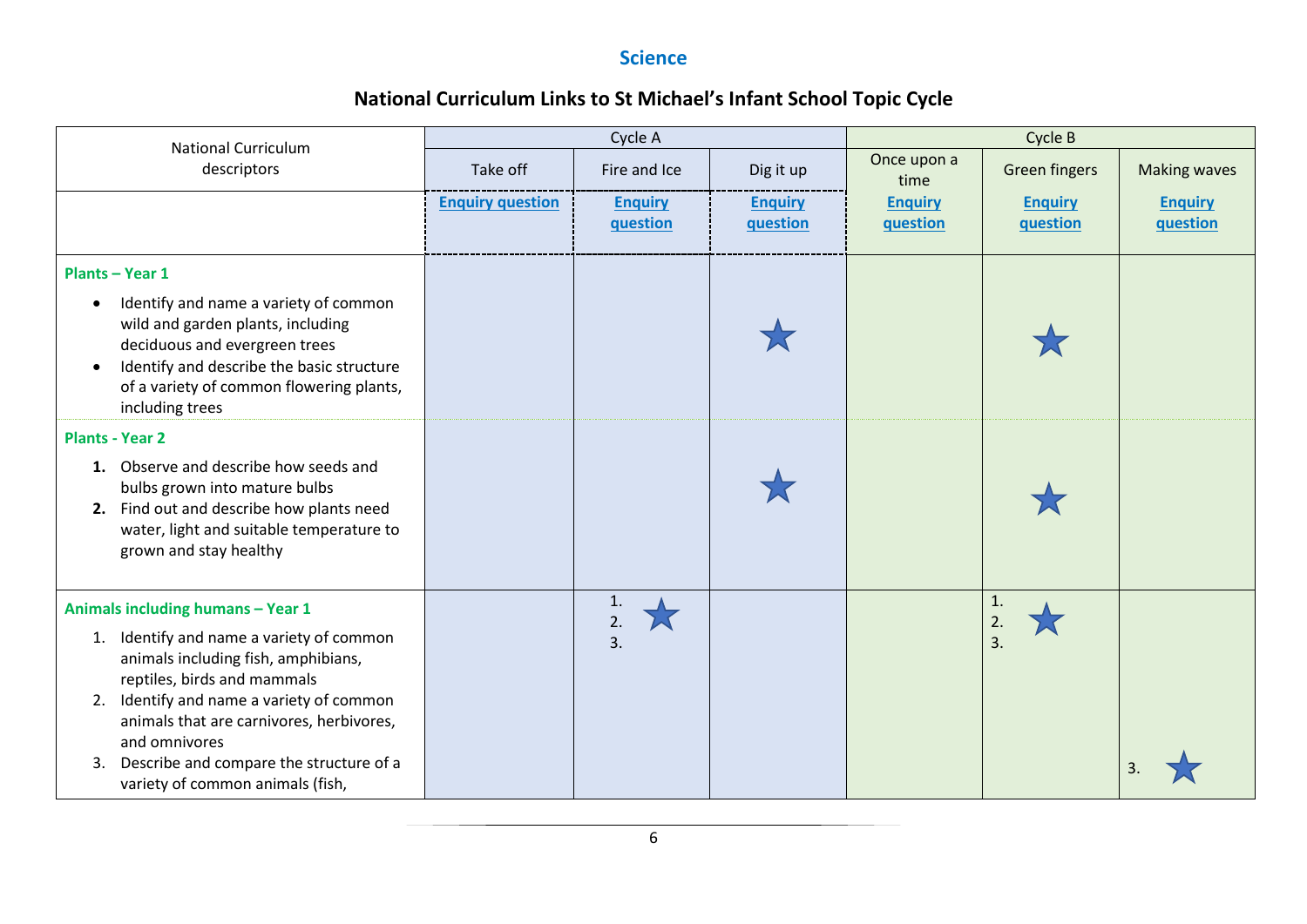amphibians, reptiles, birds and mammals, including pets)

4. Identify, name, draw and label the basic parts of a human body and say which part of the body is associated with each sense

#### **Animals including humans – Year 2**

- 1 Notice that animals including humans, have offspring which grow into adults
- 2 Find out about and describe the basic needs of animals, including humans, for survival (water, food and air)
- 3 Describe the importance for humans of exercise, eating the right amounts of different types of food and hygiene.

#### **Living things and their habitats – Year 2**

- 1. Explore and compare the differences between things that are living, dead, and things that have never been alive
- 2. Identify that most living things live in habitats to which they are suited and describe how different habitats provide for the basic needs of different kinds of animals and plants, and how they depend on each other
- 3. Identify and name a variety of plants and animals in their habitats, including micro habitats
- 4. Describe how animals obtain their food from plants and other animals, using the idea of a simple food chain, and identify and name different sources of food

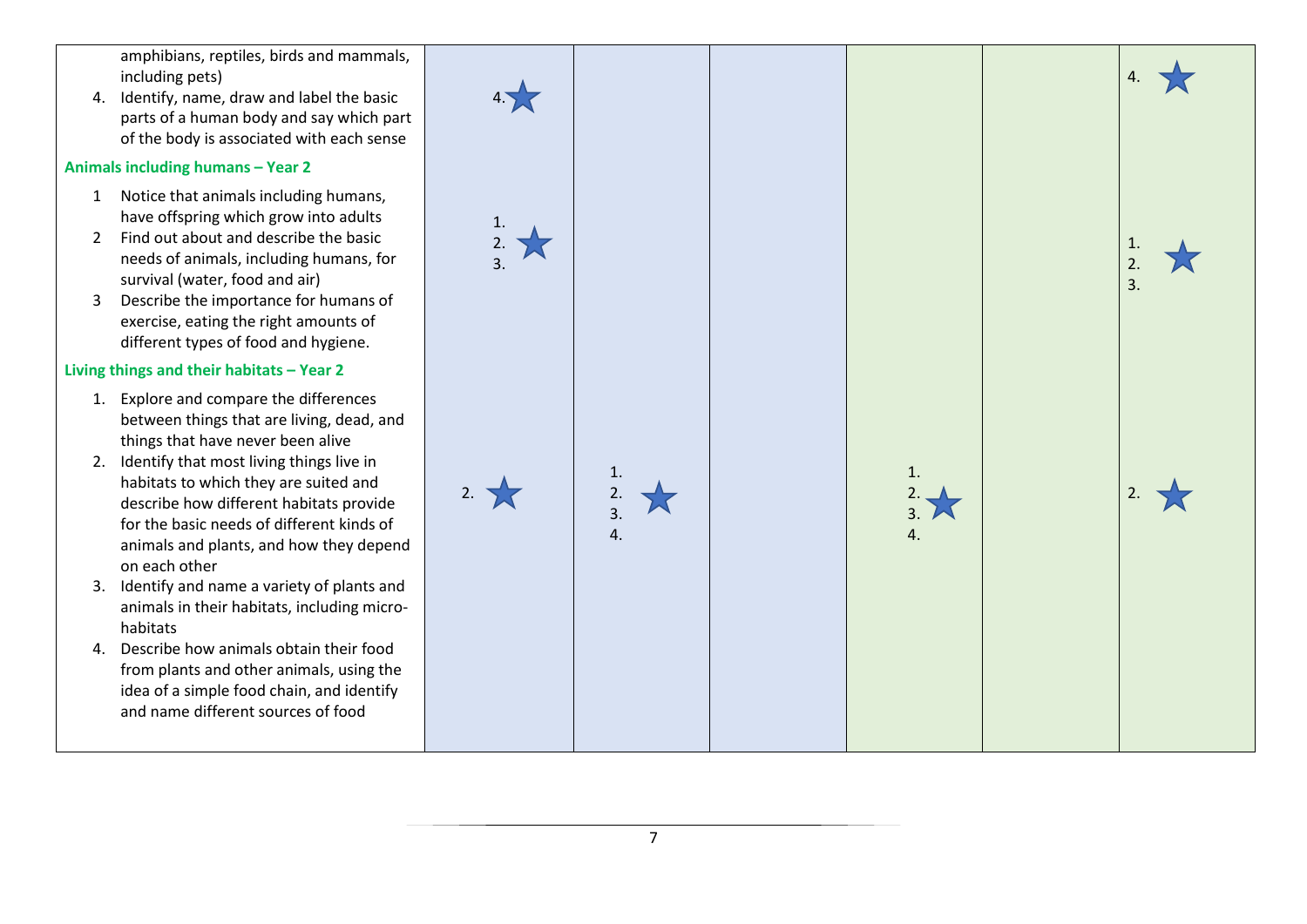

8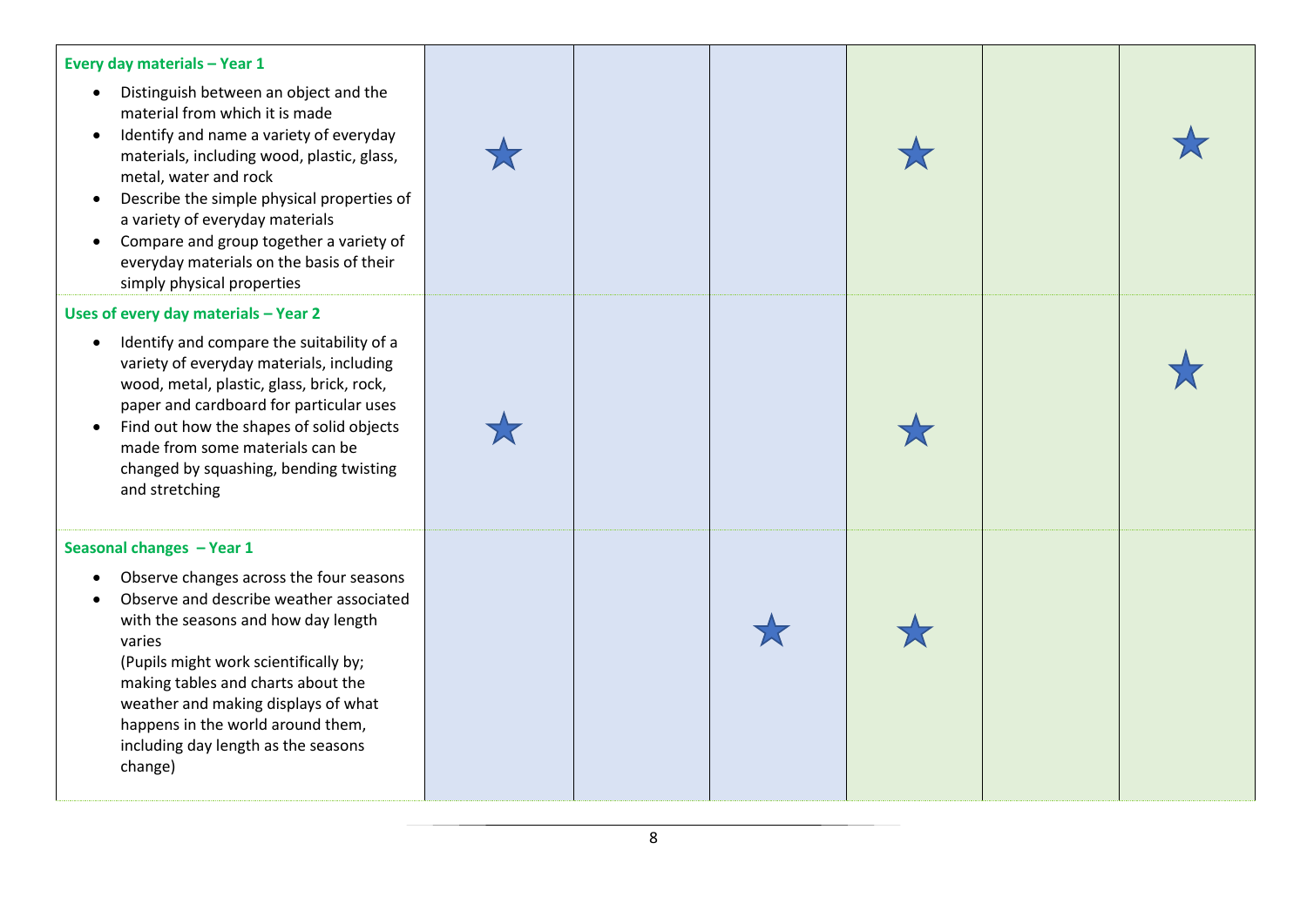| <b>Super scientists Overview- Year 2</b><br>Gravity, light, sound, senses, transferring germs,<br>electrical circuits. |                            |                                                           |       |                             |                              |            |                           |
|------------------------------------------------------------------------------------------------------------------------|----------------------------|-----------------------------------------------------------|-------|-----------------------------|------------------------------|------------|---------------------------|
|                                                                                                                        |                            | <b>OVERVIEW OF EACH TERM &amp; SCIENCE INVESTIGATIONS</b> |       |                             |                              |            |                           |
| Take off                                                                                                               | Fire and Ice               | Dig it up                                                 |       | Once upon a time            | <b>Green fingers</b>         |            | <b>Making waves</b>       |
| Year 1                                                                                                                 | Year 1                     | Year 1                                                    |       | Year 1                      | Year 1                       | Year 1     |                           |
| Autumn 1                                                                                                               | Spring 1                   | <b>Summer 1</b>                                           |       | <b>Autumn 1</b>             | <b>Spring 1</b>              |            | <b>Summer 1</b>           |
| <b>Materials</b>                                                                                                       | Animals (sea)              | Plants                                                    |       | <b>Materials</b>            | <b>Identifying Animals</b>   |            | <b>Humans</b>             |
| <b>Autumn 2</b>                                                                                                        | <b>Spring 2</b>            | <b>Summer 2</b>                                           |       | <b>Autumn 2</b>             | <b>Spring 2</b>              |            | <b>Summer 2</b>           |
| <b>Humans</b>                                                                                                          | <b>Identifying Animals</b> | <b>Seasonal Changes</b>                                   |       | Seasonal changes            | Plants                       |            | Animals (sea)             |
|                                                                                                                        |                            |                                                           |       |                             |                              |            | <b>Materials (Seaside</b> |
|                                                                                                                        |                            |                                                           |       |                             |                              |            | Objects)                  |
| Year <sub>2</sub>                                                                                                      | Year 2                     | Year <sub>2</sub>                                         |       | <b>Year 2</b>               | Year 2                       |            | <b>Year 2</b>             |
| <b>Autumn 1</b>                                                                                                        | <b>Spring 1</b>            | <b>Summer 1</b>                                           |       | <b>Autumn 1</b>             | <b>Spring 1</b>              |            | <b>Summer 1</b>           |
| <b>Materials</b>                                                                                                       | Animals (sea)              | Plants                                                    |       | <b>Materials</b>            | <b>Super Scientists</b>      |            | <b>Humans Growth</b>      |
| <b>Autumn 2</b>                                                                                                        | <b>Spring 2</b>            | <b>Summer 2</b>                                           |       | <b>Autumn 2</b>             | <b>Spring 2</b>              |            | and Survival              |
| <b>Humans- Growth</b>                                                                                                  | Living Things and          | Super scientists                                          |       | Living Things and           | Plants                       |            | <b>Summer 2</b>           |
| and Survival                                                                                                           | their Habitats             |                                                           |       | their Habitats              |                              |            | Animals (sea)             |
|                                                                                                                        |                            |                                                           |       |                             |                              |            | <b>Materials (Seaside</b> |
|                                                                                                                        |                            |                                                           |       |                             |                              |            | Objects)                  |
|                                                                                                                        |                            |                                                           |       |                             |                              |            |                           |
| Seasonal changes (1)<br>Habitats (2)                                                                                   | Ice cubes (all)            | <b>Growing plants (all)</b>                               | (a  ) | <b>Waterproof materials</b> | <b>Growing plants (all)</b>  | Senses (1) |                           |
|                                                                                                                        |                            | Gravity, light, sound                                     |       |                             | <b>Gravity, light, sound</b> |            |                           |
|                                                                                                                        |                            | and circuits (2),                                         |       |                             | and circuits (2),            |            |                           |
|                                                                                                                        |                            |                                                           |       |                             |                              |            |                           |
|                                                                                                                        |                            |                                                           |       |                             |                              |            |                           |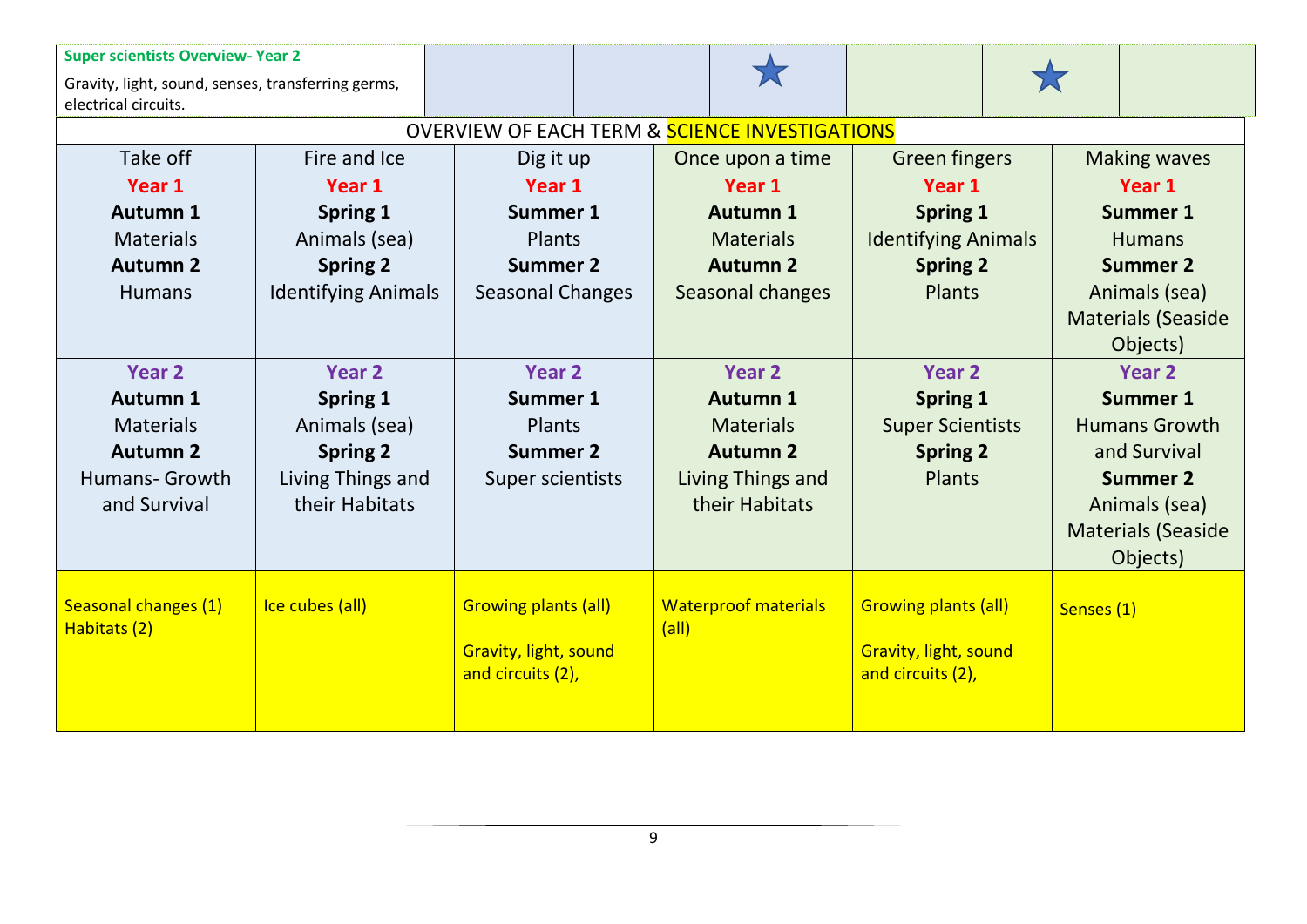## **Art & Design**

| <b>National Curriculum</b>                                                                                                                                                                                          |                                | Cycle A                    |                            | Cycle B                 |                            |                         |  |
|---------------------------------------------------------------------------------------------------------------------------------------------------------------------------------------------------------------------|--------------------------------|----------------------------|----------------------------|-------------------------|----------------------------|-------------------------|--|
| descriptors                                                                                                                                                                                                         | Take off                       | Fire and Ice               | Dig it up                  | Once upon a<br>time     | <b>Green fingers</b>       | <b>Making waves</b>     |  |
|                                                                                                                                                                                                                     | <b>Enquiry question</b>        | <b>Enquiry</b><br>question | <b>Enquiry</b><br>question | <b>Enquiry question</b> | <b>Enquiry</b><br>question | <b>Enquiry question</b> |  |
| Use a range of materials creatively to design and<br>make products                                                                                                                                                  |                                |                            |                            |                         |                            |                         |  |
| Use drawing, painting and sculpture to develop<br>and share their ideas, experiences and<br>imagination                                                                                                             | Painting/Drawing/<br>Sculpture | Sculpture                  | <b>Drawing</b>             | Painting/Drawing        | Painting                   | Painting/Sculpture      |  |
| Develop a wide range of art and design<br>techniques in using colour, pattern, texture, line,<br>shape, form and space                                                                                              |                                |                            |                            |                         |                            |                         |  |
| Be taught about the work of a range of artists,<br>craft makers and designers, describing the<br>differences and similarities between different<br>practices and disciplines, and making links to their<br>own work |                                |                            |                            |                         |                            |                         |  |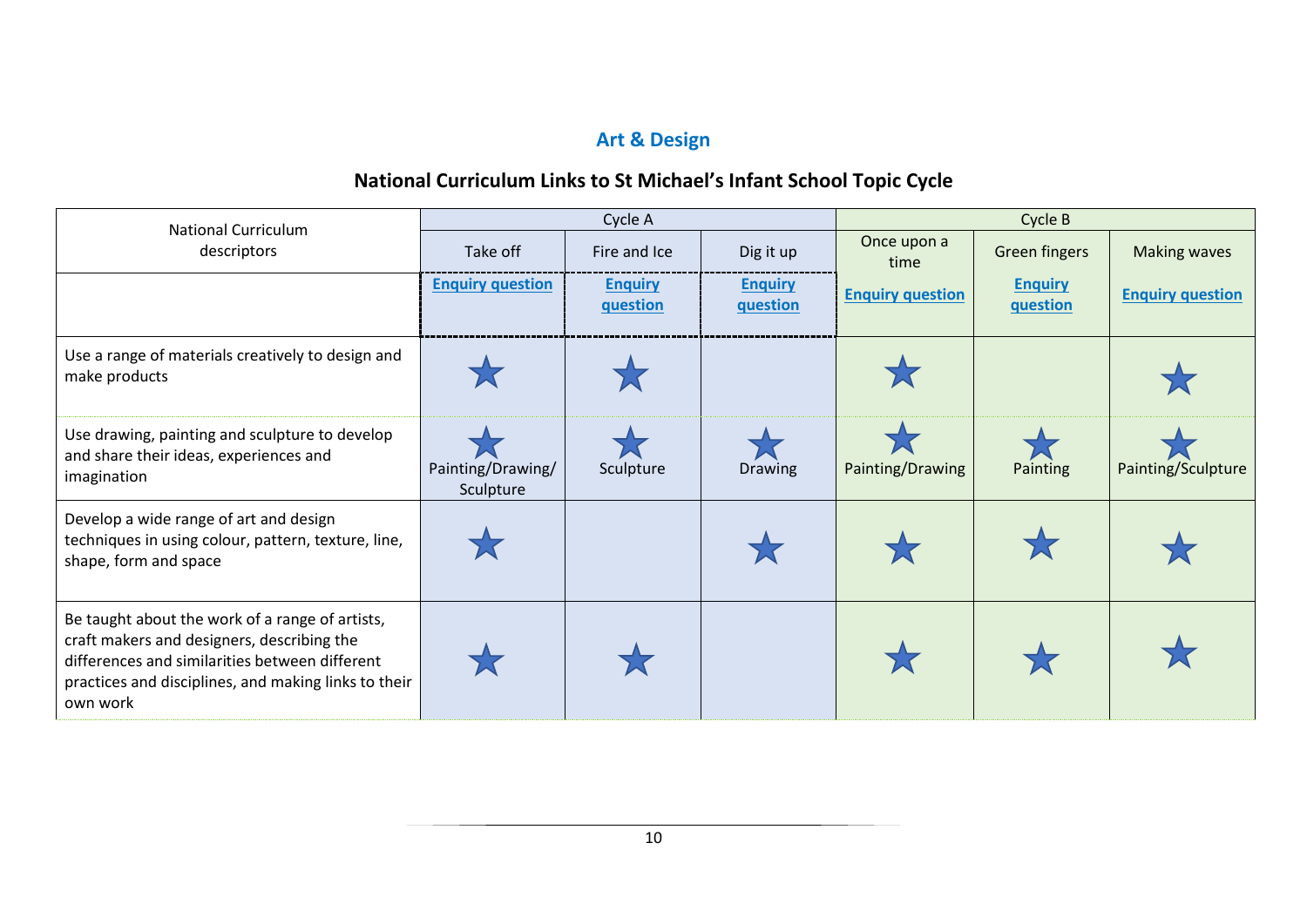**DT**

| <b>National Curriculum</b>                                                                                                                                                     |                         | Cycle A                 |                         | Cycle B                 |                                                        |                         |  |
|--------------------------------------------------------------------------------------------------------------------------------------------------------------------------------|-------------------------|-------------------------|-------------------------|-------------------------|--------------------------------------------------------|-------------------------|--|
| descriptors                                                                                                                                                                    | Take off                | Fire and Ice            | Dig it up               | Once upon a<br>time     | Green fingers                                          | <b>Making waves</b>     |  |
|                                                                                                                                                                                | <b>Enquiry question</b> | <b>Enquiry question</b> | <b>Enquiry question</b> | <b>Enquiry question</b> | <b>Enquiry question</b>                                | <b>Enquiry question</b> |  |
| <b>Design</b><br>* Design purposeful, functional, appealing<br>products for themselves and other users based on<br>design criteria                                             |                         |                         |                         |                         | <b>Rotations should</b><br>include this for<br>Spr/Sum |                         |  |
| *Generate, develop, model and communicate their<br>ideas through talking, drawing, templates, mock-<br>ups and, where appropriate, information and<br>communication technology |                         |                         |                         |                         |                                                        |                         |  |
| <b>Make</b>                                                                                                                                                                    |                         |                         |                         |                         |                                                        |                         |  |
| *Select from and use a range of tools and<br>equipment to perform practical tasks [for example,<br>cutting, shaping, joining and finishing]                                    |                         |                         |                         |                         |                                                        |                         |  |
| *Select from and use a wide range of materials and<br>components, including construction materials,<br>textiles and ingredients, according to their<br>characteristics         |                         |                         |                         |                         |                                                        |                         |  |
| <b>Evaluate</b>                                                                                                                                                                |                         |                         |                         |                         |                                                        |                         |  |
| *Explore and evaluate a range of existing products                                                                                                                             |                         |                         |                         |                         |                                                        |                         |  |
| *Evaluate their ideas and products against design<br>criteria                                                                                                                  |                         |                         |                         |                         |                                                        |                         |  |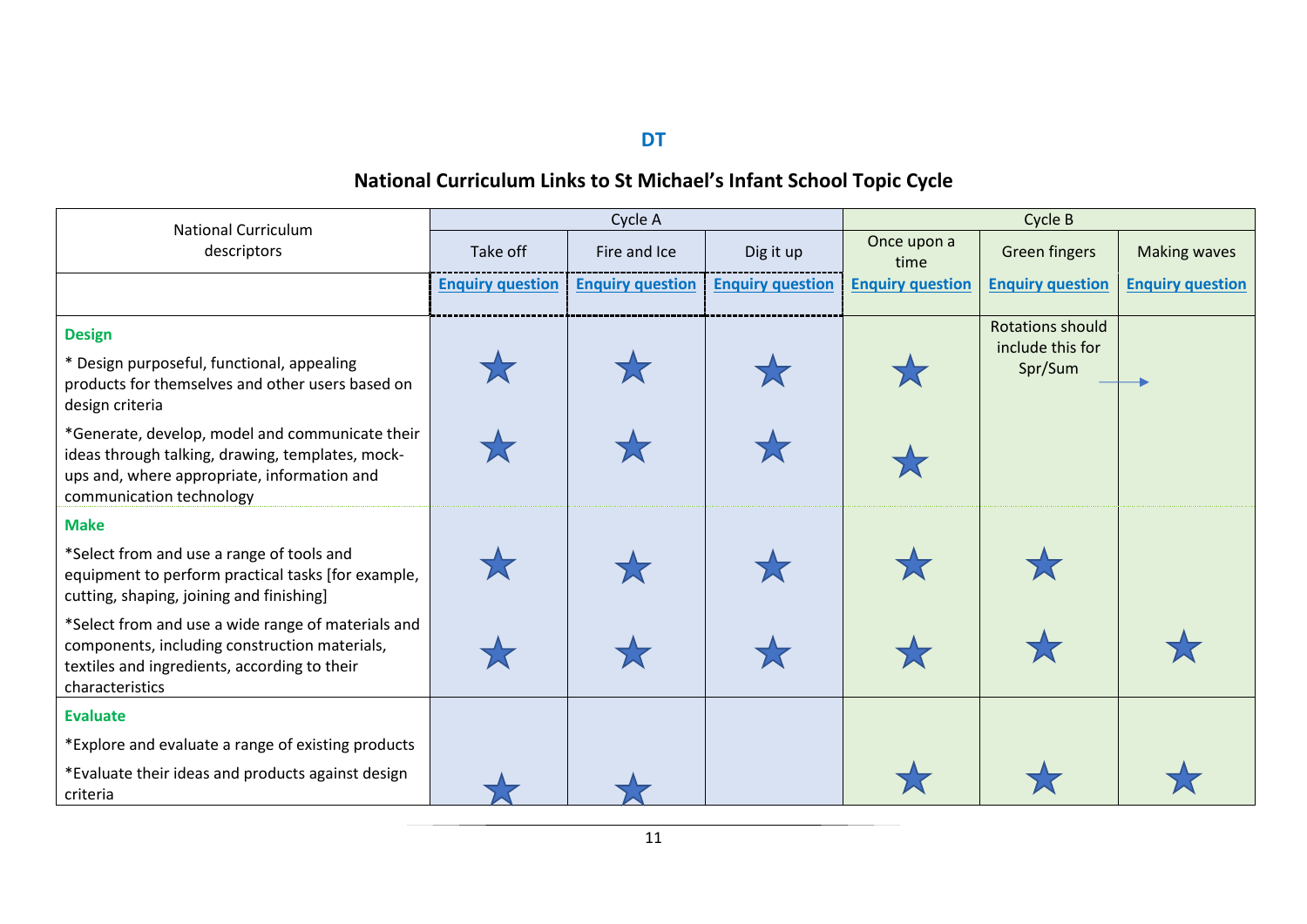| <b>National Curriculum</b>                                                                                                                                                                                                |                           | Cycle A                 |                         | Cycle B                  |                                                                       |                         |
|---------------------------------------------------------------------------------------------------------------------------------------------------------------------------------------------------------------------------|---------------------------|-------------------------|-------------------------|--------------------------|-----------------------------------------------------------------------|-------------------------|
| descriptors                                                                                                                                                                                                               | Take off                  | Fire and Ice            | Dig it up               | Once upon a<br>time      | <b>Green fingers</b>                                                  | <b>Making waves</b>     |
|                                                                                                                                                                                                                           | <b>Enquiry question</b>   | <b>Enquiry question</b> | <b>Enguiry question</b> | <b>Enquiry question</b>  | <b>Enquiry question</b>                                               | <b>Enquiry question</b> |
|                                                                                                                                                                                                                           |                           |                         |                         |                          |                                                                       |                         |
| <b>Technical knowledge</b><br>*Build structures, exploring how they can be made<br>stronger, stiffer and more stable<br>*Explore and use mechanisms (for example, levers,<br>sliders, wheels and axles) in their products | Wheels & Axles<br>Sliders | Lévers                  | Levers                  | Sliders<br><b>Levers</b> | <b>Rotations should</b><br>include this for<br>Spr/Sum (see<br>above) |                         |

|          | Cycle A - Sketchbooks for practising drawing skills - doing observational drawings |                              |  |  |  |  |  |  |
|----------|------------------------------------------------------------------------------------|------------------------------|--|--|--|--|--|--|
|          | Art                                                                                | <b>DT</b>                    |  |  |  |  |  |  |
| Autumn 1 | <b>PAINTING</b>                                                                    | <b>MECHANISMS/STRUCTURES</b> |  |  |  |  |  |  |
|          | Van Gogh - Starry night (Take One Picture)                                         | (AXLES & WHEELS)             |  |  |  |  |  |  |
|          |                                                                                    | <b>Moon buggies</b>          |  |  |  |  |  |  |
| Autumn 2 | <b>DRAWING, PAINTING SCULPTURE</b>                                                 | <b>FOOD</b>                  |  |  |  |  |  |  |
|          | African Art                                                                        | Pizzas (one day)             |  |  |  |  |  |  |
|          |                                                                                    |                              |  |  |  |  |  |  |
|          |                                                                                    | <b>MECHANISMS</b>            |  |  |  |  |  |  |
|          |                                                                                    | (SLIDERS)                    |  |  |  |  |  |  |
|          |                                                                                    | Christmas cards              |  |  |  |  |  |  |
| Spring 1 | <b>SCULPTURE</b>                                                                   |                              |  |  |  |  |  |  |
|          | Various artists                                                                    |                              |  |  |  |  |  |  |
|          |                                                                                    |                              |  |  |  |  |  |  |
| Spring 2 |                                                                                    | <b>STRUCTURES</b>            |  |  |  |  |  |  |
|          |                                                                                    | Homes - Fire of London       |  |  |  |  |  |  |
| Summer 1 | <b>DRAWING/SKETCHING</b>                                                           | <b>FOOD</b>                  |  |  |  |  |  |  |
|          | <b>Observational drawing</b>                                                       | fruit and veg x 2 lessons    |  |  |  |  |  |  |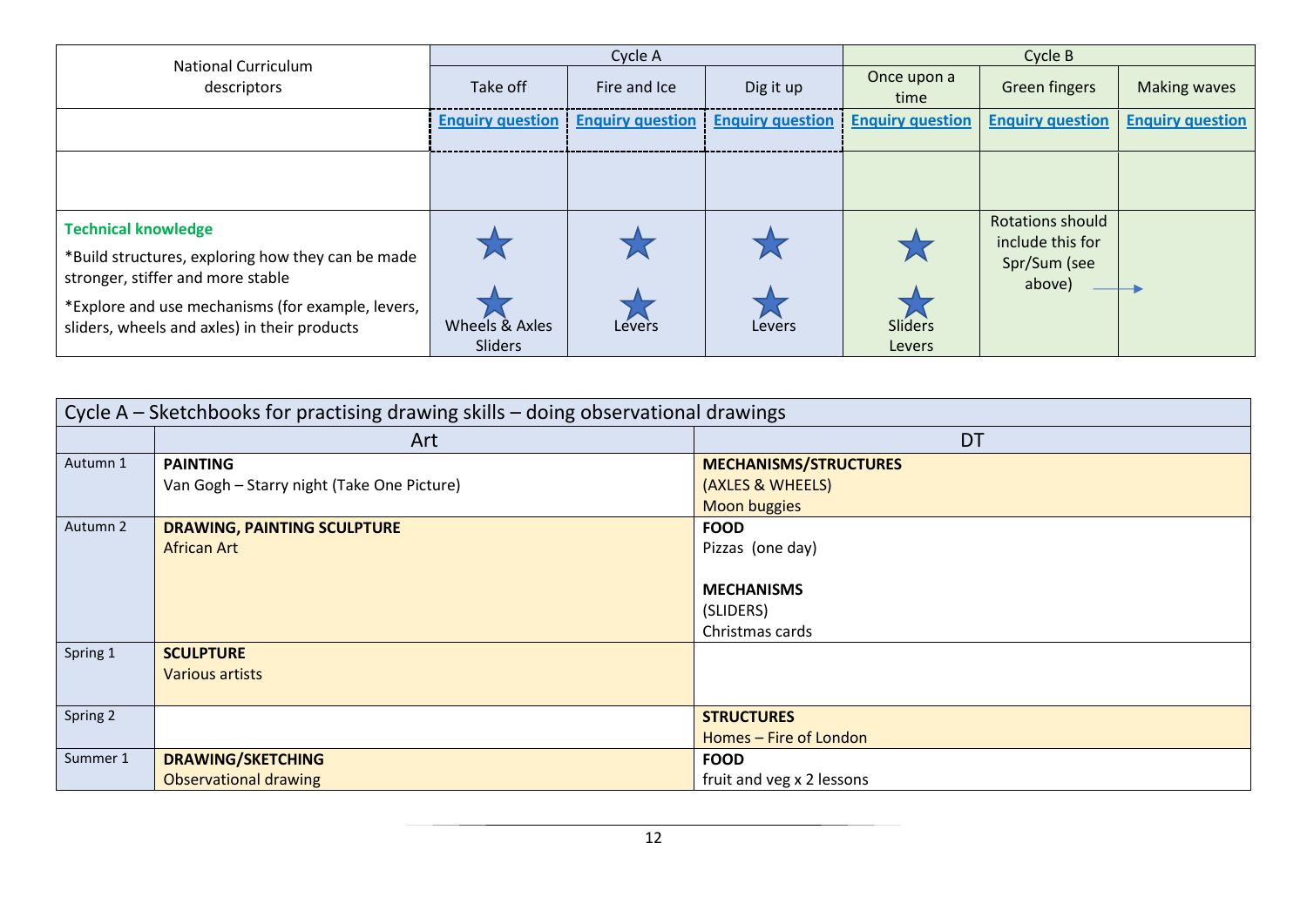| Summer 2 |                                                                                                   | <b>MECHANISMS</b><br>(LEVERS)<br><b>Moving minibeasts</b>                |
|----------|---------------------------------------------------------------------------------------------------|--------------------------------------------------------------------------|
|          | Cycle B – Sketchbooks for practising drawing skills - doing observational drawings                |                                                                          |
|          | Art                                                                                               | <b>DT</b>                                                                |
| Autumn 1 | <b>PAINTING</b><br>??                                                                             | <b>MECHANISMS/STRUCTURES</b><br>(LEVERS)<br>Making a castle (drawbridge) |
| Autumn 2 | <b>DRAWING/SKETCHING</b><br>Various skills<br><b>SCULPTURE</b><br>Clay candle holders - Christmas | <b>MECHANISMS</b><br>(SLIDERS)                                           |
| Spring 1 | <b>PAINTING</b><br><b>Colour Creations</b>                                                        | <b>FOOD</b><br>Vegetable soup (one day)                                  |
| Spring 2 | <b>PAINTING</b><br>Giuseppe Arcimboldo                                                            |                                                                          |
| Summer 1 | <b>SCULPTURE</b><br>Earth Art                                                                     |                                                                          |
| Summer 2 | <b>PAINTING</b><br>Sea life and oceans                                                            | <b>FOOD</b><br>Ice Iollies (one day)                                     |

| <b>FAMOUS ARTISTS</b> |                   |                                        |                     |             |          |  |  |  |
|-----------------------|-------------------|----------------------------------------|---------------------|-------------|----------|--|--|--|
| <b>CYCLE A</b>        |                   |                                        |                     |             |          |  |  |  |
| Autumn 1              | Autumn 2          | Spring 1                               | Spring 2            | Summer 1    | Summer 2 |  |  |  |
| Vincent Van Gogh      | Twins seven-seven | <b>Antony Gormley</b>                  |                     |             |          |  |  |  |
|                       | Picasso (S)       | <b>Henry Moore</b><br>Barbara Hepworth |                     |             |          |  |  |  |
|                       |                   | Alexander Calder                       |                     |             |          |  |  |  |
|                       |                   | Dale Chihuly                           |                     |             |          |  |  |  |
| <b>CYCLE B</b>        |                   |                                        |                     |             |          |  |  |  |
| Autumn 1              | Autumn 2          | Spring 1                               | Spring 2            | Summer 1    | Summer 2 |  |  |  |
|                       |                   | Kandinsky                              | Giuseppe Arcimboldo | Goldsworthy |          |  |  |  |